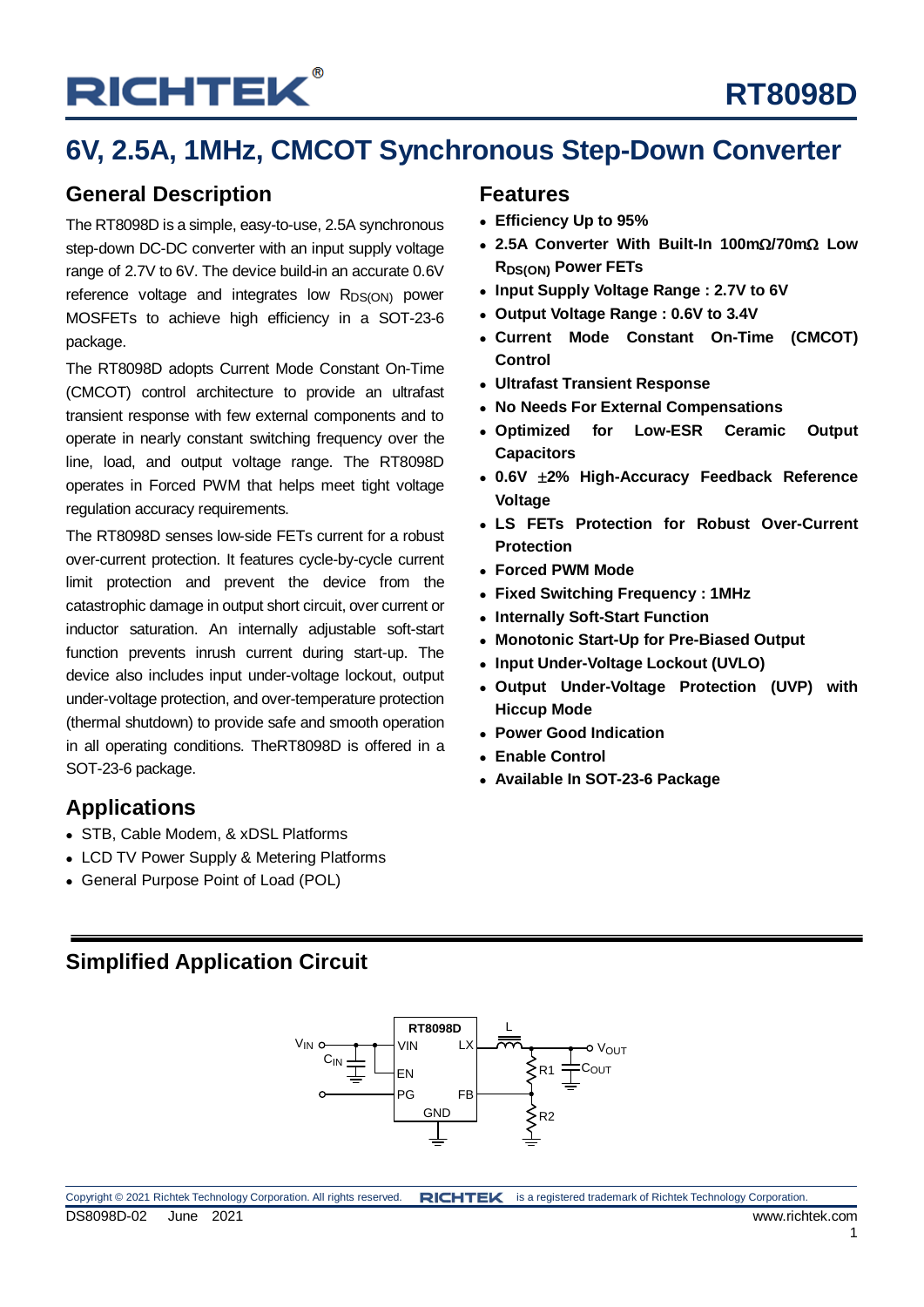

**Pin Configuration**

**Marking Information**

53=DNN | DNN : Date Code

(TOP VIEW)

6 5

FB PG VIN

4

EN GND LX

SOT-23-6

53= : Product Code

2 3

### **Ordering Information**

### RT8098Dロロロ



#### Note :

Richtek products are :

- ▶ RoHS compliant and compatible with the current requirements of IPC/JEDEC J-STD-020.
- Suitable for use in SnPb or Pb-free soldering processes.

### **Functional Pin Description**

| Pin No. | <b>Pin Name</b> | <b>Pin Function</b>                                                                                                                                                      |
|---------|-----------------|--------------------------------------------------------------------------------------------------------------------------------------------------------------------------|
|         | EN              | Enable control input.                                                                                                                                                    |
| 2       | <b>GND</b>      | Power ground.                                                                                                                                                            |
| 3       | LX.             | Switch node.                                                                                                                                                             |
| 4       | <b>VIN</b>      | Supply voltage input. The RT8098D operates from a 2.7V to 6V input.                                                                                                      |
| 5       | PG              | Power good indicator. The output of this pin is an open-drain with external pull-up<br>resistor. PG is pulled up when the FB voltage is within 90%, otherwise it is LOW. |
| 6       | FB              | Feedback voltage input. An external resistor divider from the output to GND, tapped<br>to the FB pin, sets the output voltage.                                           |

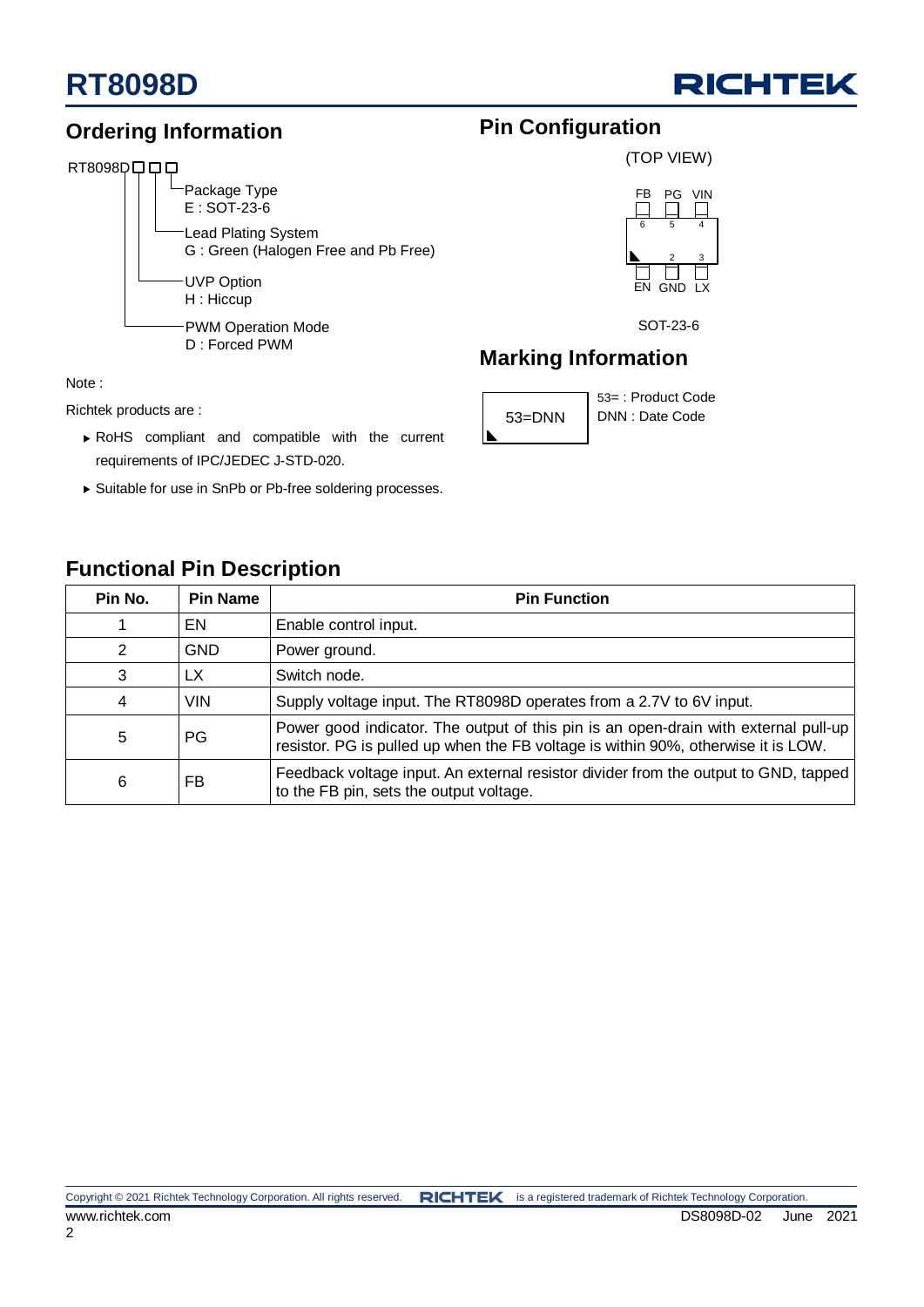



### **Functional Block Diagram**

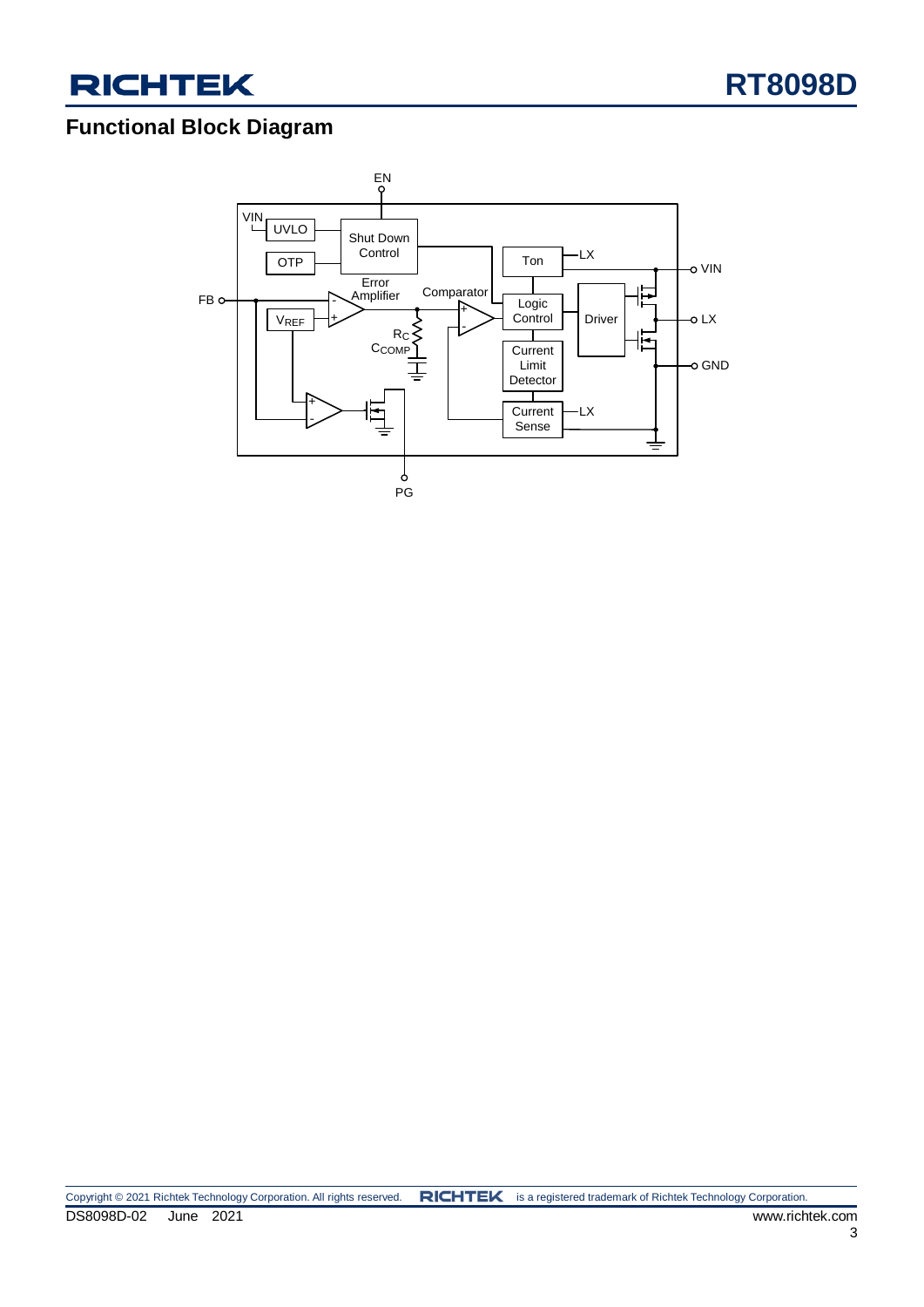### **Operation**

The RT8098D is a synchronous low voltage step-down converter that can support the input voltage range from 2.7V to 6V and the output current can be up to 2.5A. The RT8098D uses a constant on-time, current mode architecture. In normal operation, the high side P-MOSFET is turned on when the switch controller is set by the comparator and is turned off when the Ton comparator resets the switch controller.

Low side MOSFET peak current is measured by internal RSENSE. The error amplifier EA adjusts COMP voltage by comparing the feedback signal ( $V_{FB}$ ) from the output voltage with the internal 0.6V reference. When the load current increases, it causes a drop in the feedback voltage relative to the reference, then the COMP voltage rises to allow higher inductor current to match the load current.

#### **UV Comparator**

If the feedback voltage  $(V_{FB})$  is lower than threshold voltage 0.2V, the UV comparator's output will go high and the switch controller will turn off the high side MOSFET. The output under-voltage protection is designed to operate in Hiccup mode for the RT8098DH.

### **PGOOD Comparator**

When the feedback voltage  $(V_{FB})$  is higher than threshold voltage 0.54V, the PGOOD open drain output will be high impedance. The internal PG MOSFET is typical 10Ω. The PGOOD signal delay time from EN is about 2ms.

### **Enable Comparator**

A logic-high enables the converter; a logic-low forces the IC into shutdown mode.

### **Soft-Start (SS)**

An internal current source charges an internal capacitor to build the soft-start ramp voltage. The  $V_{FB}$  voltage will track the internal ramp voltage during soft-start interval. The typical soft-start time is 1.2ms.

### **Over-Current Protection (OCP)**

The RT8098D provides over-current protection by detecting low side MOSFET valley inductor current. If the sensed valley inductor current is over the current limit threshold (3.5A typ.), the OCP will be triggered. When OCP is tripped, the RT8098D will keep the over current threshold level then cause the UV protection.

### **Thermal Shutdown (OTP)**

The device implements an internal thermal shutdown function when the junction temperature exceeds 150°C. The thermal shutdown forces the device to stop switching when the junction temperature exceeds the thermal shutdown threshold. Once the die temperature decreases below the hysteresis of 20°C, the device reinstates the power up sequence.

#### **Maximum Duty Cycle**

The maximum duty cycle (70%, min.) can be calculated by minimum off time (180ns, max.), dead time (60ns, max.) and switching frequency (1.2MHz, max.).

 $D_{MAX} = 1 - (toFFMIN + tp) \times fSW$ 

Where to FF MIN is minimum off time, tp is dead time and f<sub>SW</sub> is switching frequency.

If input voltage and output voltage are closed, RT8098D operates at high duty cycle. Once the operational duty cycle is larger than the maximum duty cycle (70%, min.), RT8098D keeps minimum off time (180ns, max.) and deadtime (60ns, max.), then the output voltage starts to drop. The input voltage at which the devices enter dropout changes depending on the input voltage, output voltage, switching frequency, load current, and the efficiency of the design.

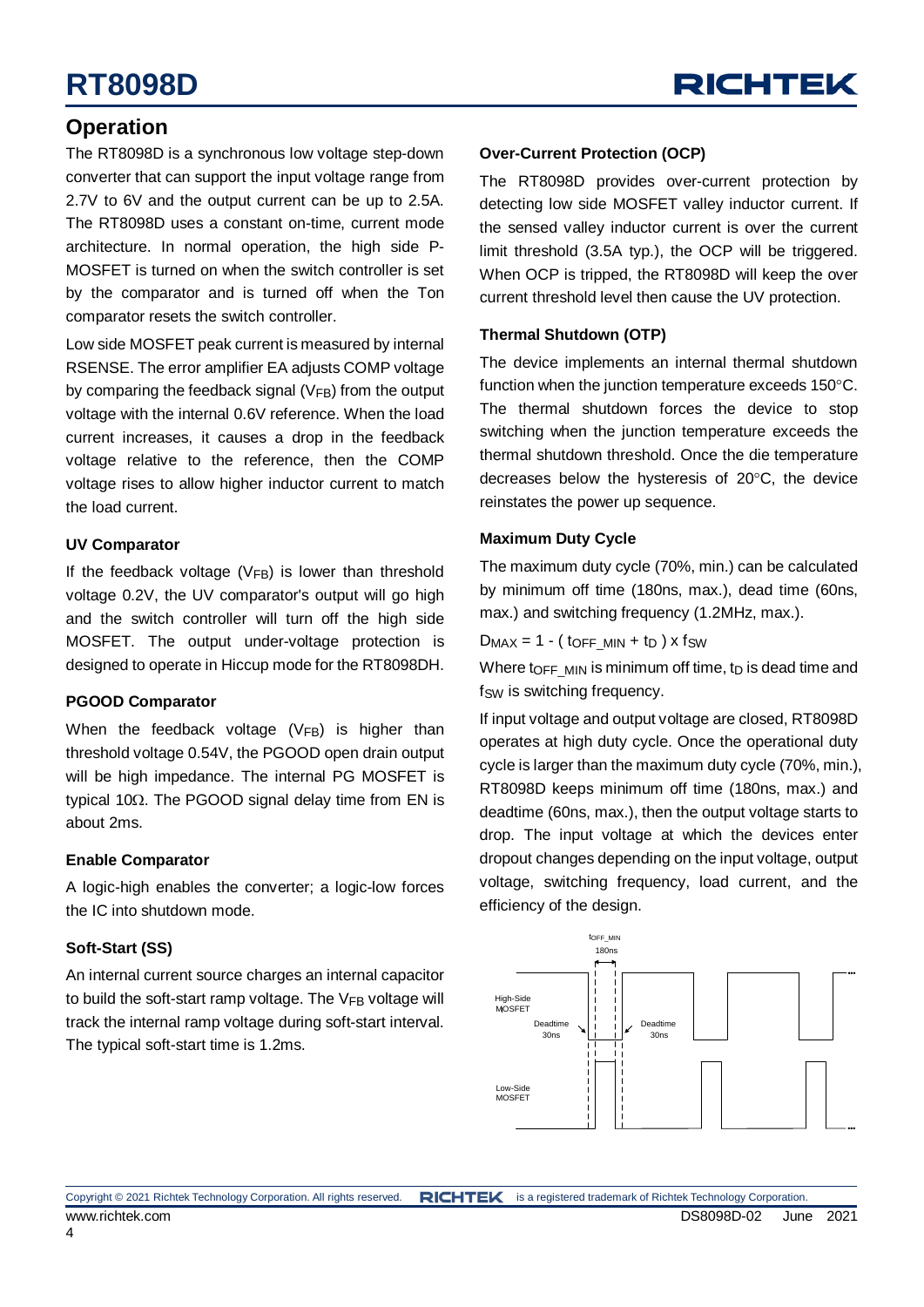### **Absolute Maximum Ratings** (Note 1)

| • Power Dissipation, $P_D @ T_A = 25^{\circ}C$ |  |
|------------------------------------------------|--|
|                                                |  |
| • Package Thermal Resistance (Note 2)          |  |
|                                                |  |
|                                                |  |
|                                                |  |
|                                                |  |
| • ESD Susceptibility (Note 3)                  |  |
|                                                |  |
|                                                |  |

### **Recommended Operating Conditions** (Note 4)

## **Electrical Characteristics**

| $(V_{IN} = 3.6V, T_A = 25^{\circ}C,$ unless otherwise specified) |  |  |
|------------------------------------------------------------------|--|--|

|                                    | <b>Parameter</b>           | <b>Symbol</b>   | <b>Test Conditions</b>                 | Min   | <b>Typ</b> | <b>Max</b> | Unit        |  |
|------------------------------------|----------------------------|-----------------|----------------------------------------|-------|------------|------------|-------------|--|
| Input Voltage                      |                            | VIN             |                                        | 2.7   | --         | 6          | V           |  |
|                                    | Feedback Reference Voltage | <b>VREF</b>     |                                        | 0.588 | 0.6        | 0.612      | V           |  |
| Feedback Leakage Current           |                            | <b>IFB</b>      | $V_{FB} = 0.6V$                        | --    | --         | 0.1        | μA          |  |
|                                    |                            |                 | Active , $VFB = 0.63V$ , not switching | --    | 300        | --         |             |  |
| <b>DC Bias Current</b>             |                            |                 | Shutdown                               | --    | --         | 1          | μA          |  |
| Switching Leakage Current          |                            |                 |                                        | --    | --         | 1          | μA          |  |
| <b>Switching Frequency</b>         |                            |                 |                                        | 0.8   | 1          | 1.2        | <b>MHz</b>  |  |
| Switch On Resistance, Low          |                            | RNMOS           | $I_{SW} = 0.3A$                        | --    | 70         | --         | $m\Omega$   |  |
| Switch On Resistance, High         |                            | RPMOS           | $I_{SW} = 0.3A$                        | --    | 100        | $-$        | $m\Omega$   |  |
| <b>Valley Current Limit</b>        |                            | <b>ILIM</b>     |                                        | 2.5   | 3.5        | --         | A           |  |
| Under-Voltage Lockout<br>Threshold |                            |                 | VDD rising                             | --    | 2.25       | 2.5        | $\vee$      |  |
|                                    |                            | VUVLO           | VDD falling                            | --    | 2          | $-$        |             |  |
| Over-Temperature Threshold         |                            |                 |                                        | --    | 150        | --         | $^{\circ}C$ |  |
| Enable Input                       | Logic-High                 | V <sub>IH</sub> |                                        | 1.5   | --         |            | $\vee$      |  |
| Voltage                            | Logic-Low                  | VIL             |                                        | --    | --         | 0.4        |             |  |

5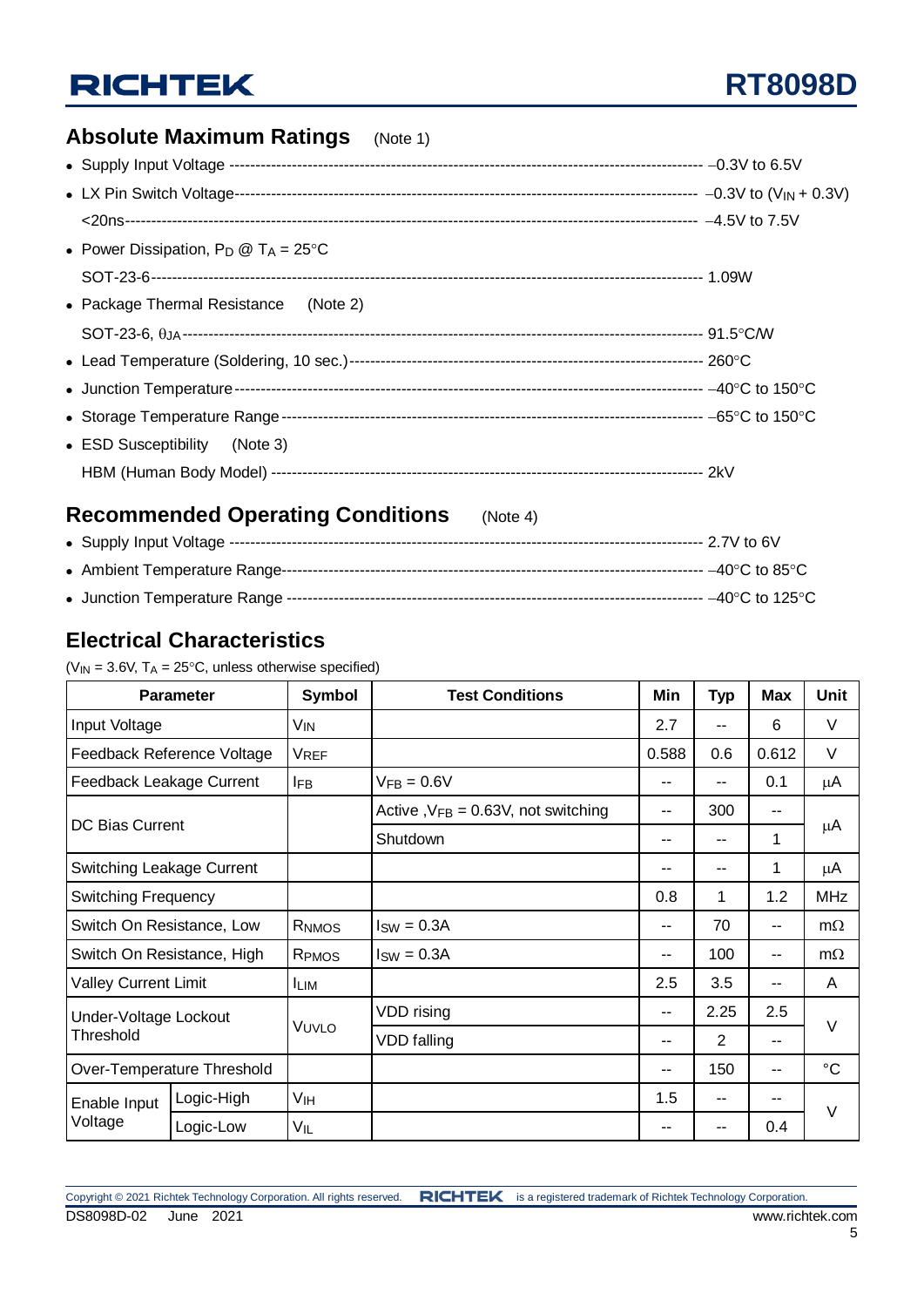

| <b>Parameter</b>                         | Symbol    | <b>Test Conditions</b> | Min   | <b>Typ</b> | <b>Max</b> | <b>Unit</b> |
|------------------------------------------|-----------|------------------------|-------|------------|------------|-------------|
| <b>PG Pin Threshold</b>                  |           | Rising                 | --    | 90         | --         |             |
| (relative to V <sub>OUT</sub> )          |           | Falling                | $-$   | 85         | --         | %           |
| PG Open-Drain Impedance<br>$(PG = low)$  |           |                        | --    | 10         | --         | Ω           |
| Soft-Start Time                          | tss       |                        | $- -$ | 1.2        | $-$        | ms          |
| Minimum Off-Time                         | toff MIN  |                        | 70    | 120        | 180        | ns          |
| Maximum Duty Cycle                       | $D_{MAX}$ | (Note 5)               | 70    | --         |            | $\%$        |
| Output Discharge Switch On<br>Resistance |           |                        | $-$   | 1.8        | --         | $k\Omega$   |

**Note 1.** Stresses beyond those listed "Absolute Maximum Ratings" may cause permanent damage to the device. These are stress ratings only, and functional operation of the device at these or any other conditions beyond those indicated in the operational sections of the specifications is not implied. Exposure to absolute maximum rating conditions may affect device reliability.

Note 2. θ<sub>JA</sub> is measured under natural convection (still air) at T<sub>A</sub> = 25°C with the component mounted on a high effective-thermalconductivity four-layer test board on a JEDEC 51-7 thermal measurement standard. The first layer is filled with copper. θ<sub>JC</sub> is measured at the lead of the package.

**Note 3.** Devices are ESD sensitive. Handling precaution recommended.

**Note 4.** The device is not guaranteed to function outside its operating conditions.

**Note 5.** Guaranteed by design.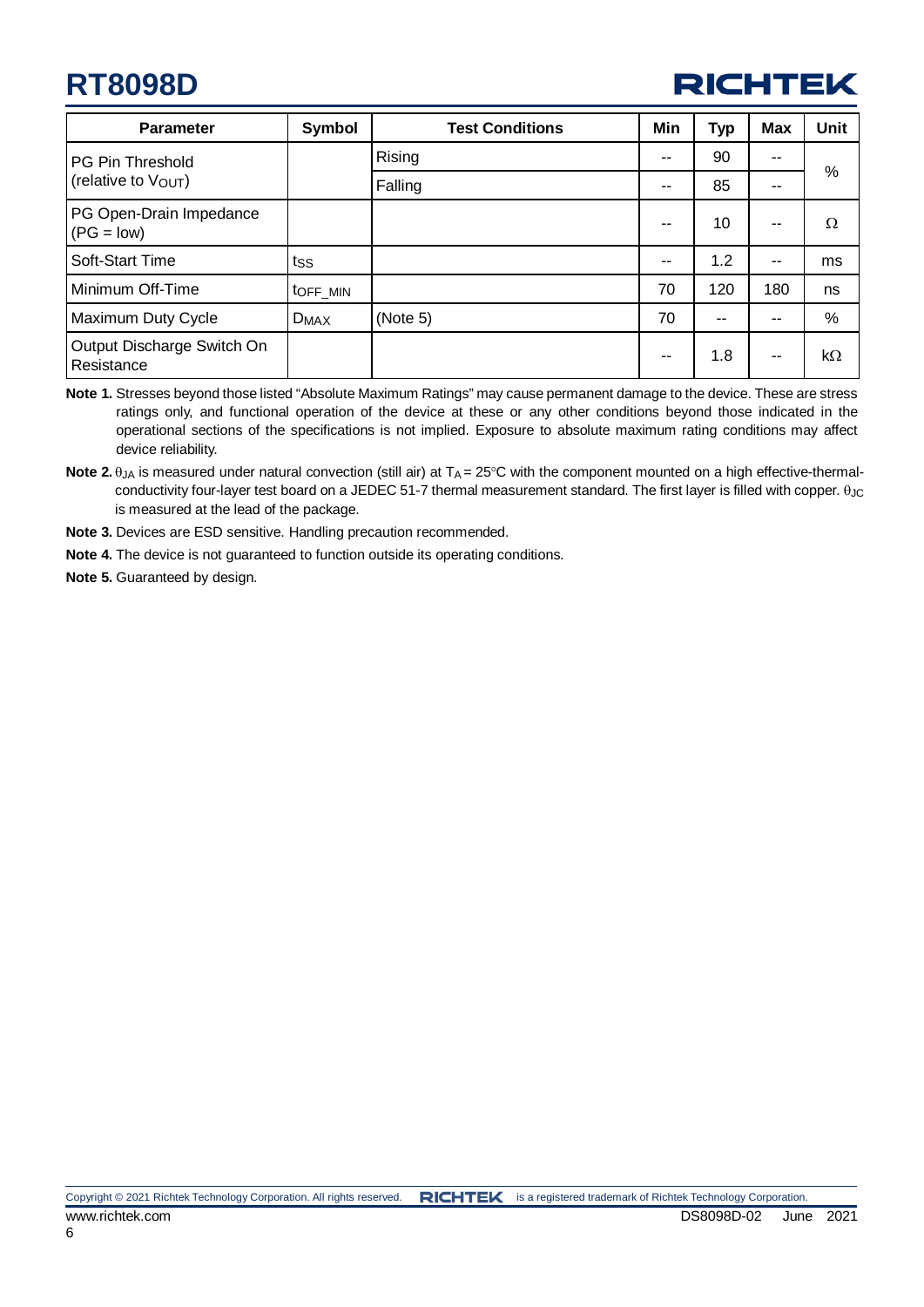### **Typical Application Circuit**



\*CFF : Optional for performance fine-tune

|               |                    | ັັ             |                 |            |                      |
|---------------|--------------------|----------------|-----------------|------------|----------------------|
| $V_{OUT} (V)$ | $R1$ (k $\Omega$ ) | $R2 (k\Omega)$ | $C_{IN}(\mu F)$ | $L(\mu H)$ | $C_{OUT}$ ( $\mu$ F) |
| 3.3           | 90                 | 20             | 10              | 1 to 3.3   | 22                   |
| 1.8           | 100                | 50             | 10              | 1 to 3.3   | 22                   |
| 1.5           | 100                | 66.6           | 10              | 1 to 3.3   | 22                   |
| 1.2           | 100                | 100            | 10              | 1 to 3.3   | 22                   |
| 1.05          | 100                | 133            | 10              | 1 to 3.3   | 22                   |
| 4             | 100                | 148            | 10              | 1 to 3.3   | 22                   |

### **Table 1. Suggested Component Values**

Note : All input and output capacitance in the suggested parameter mean the effective capacitance. The effective capacitance needs to consider any De-rating effect like DC bias.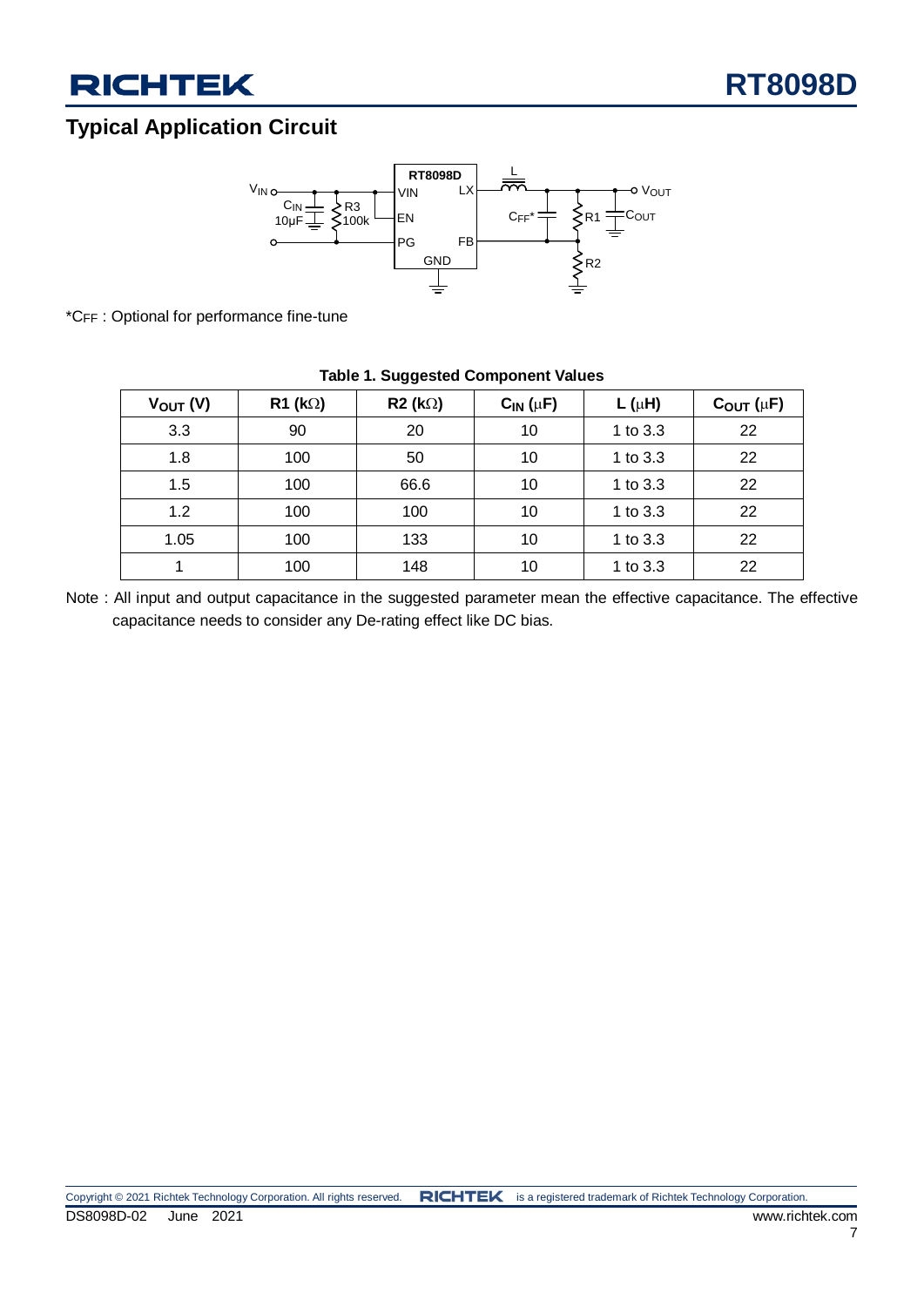

### **Typical Operating Characteristics**









**Output Voltage vs. Output Current**



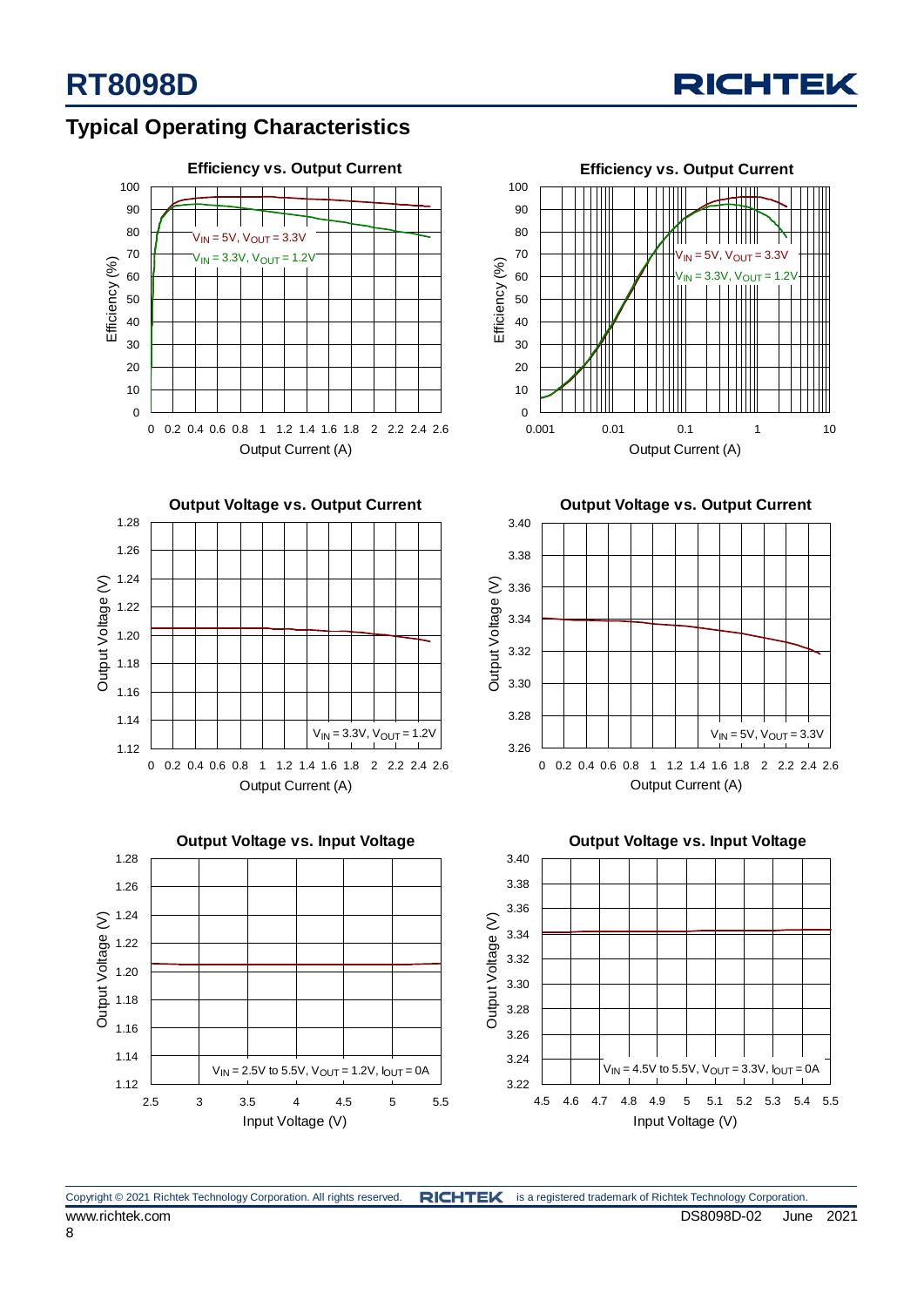Reference Voltage (V)

Reference Voltage (V)

Shutdown Current (µA)

Shutdown Current (µA)

Quiescent Current (μA)

Quiescent Current (µA)

**Reference Voltage vs. Input Voltage**

#### 0.65 1.5 1.4 0.64 Switcing Frequency (MHz) 1 Switcing Frequency (MHz) 1.3 0.63 1.2 0.62 1.1 0.61 1.0 0.60 0.9 0.59 0.8 0.58 0.7 0.57 0.56 0.6  $I_{\text{OUT}} = 0.6A$ 0.5 0.55 2.5 3 3.5 4 4.5 5 5.5 2.5 3 3.5 4 4.5 5 5.5 Input Voltage (V) Input Voltage (V) **Shutdown Current vs. Input Voltage Shutdown Current vs. Temperature** 5.0 5.0 4.5 4.5 Shutdown Current (μA) 1 4.0 4.0 Shutdown Current (µA) 3.5 3.5 3.0 3.0 2.5 2.5 2.0 2.0 1.5 1.5 1.0 1.0 0.5 0.5  $V_{EN} = 0V$  $V_{EN} = 0V$ 0.0 0.0 2.5 3 3.5 4 4.5 5 5.5 -50 -25 0 25 50 75 100 125 Input Voltage (V) Temperature (°C) **Quiescent Current vs. Input Voltage Quiescent Current vs. Temperature** 400 350 380 340 360 330 Quiescent Current (µA) Quiescent Current (μA) 340 320 320 310 300 300 280 290 260 280 270 240 260 220  $V_{FB} = 0.63V$ , LX no switch  $V_{IN} = 5V$ 250 200 2.5 3 3.5 4 4.5 5 5.5 -50 -25 0 25 50 75 100 125 Temperature (°C) Input Voltage (V)

**RT8098D**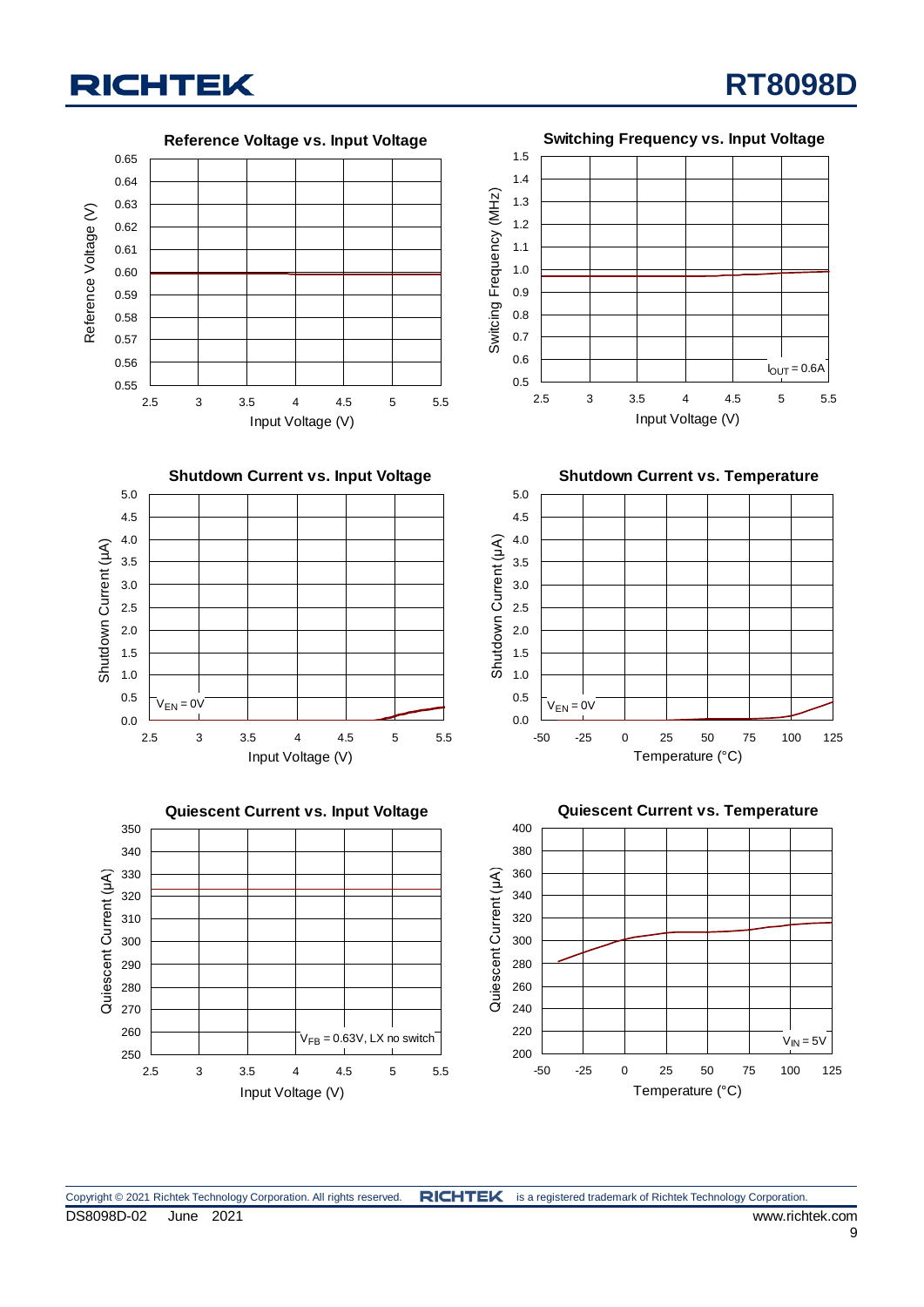

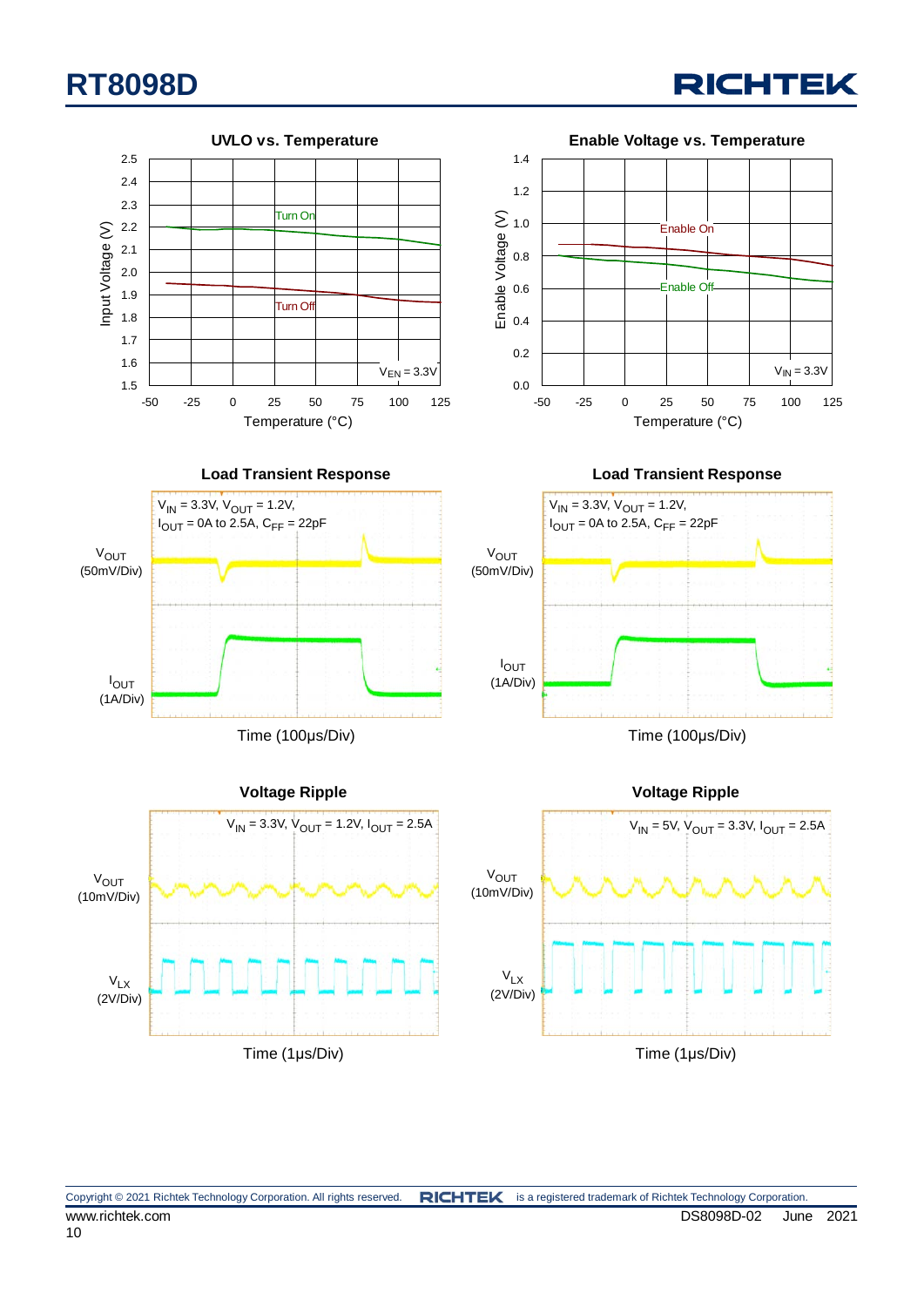



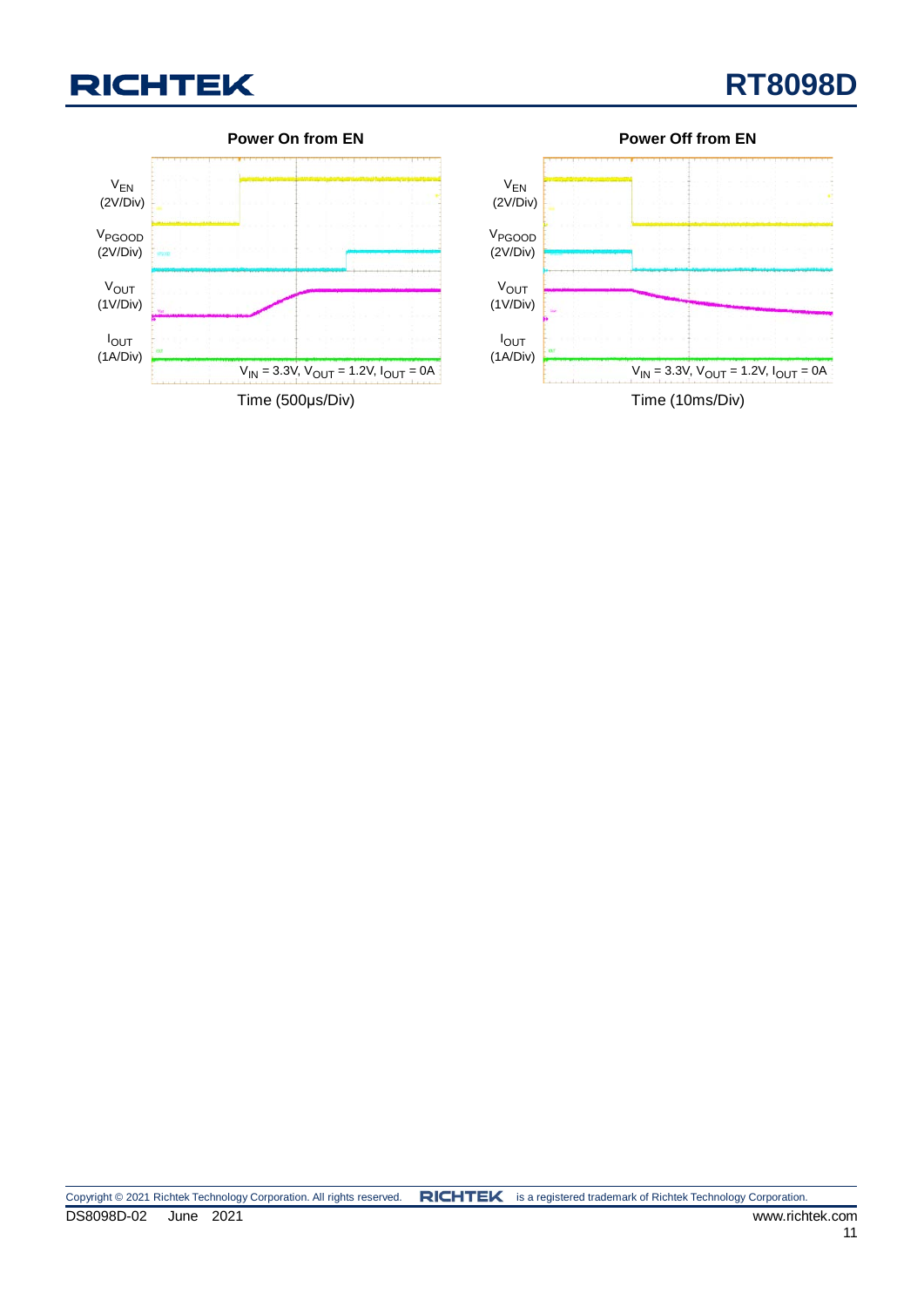### **Application Information**

The RT8098D is a single-phase step-down converter. It provides single feedback loop constant on-time, current mode control with fast transient response. An internal 0.6V reference allows the output voltage to be precisely regulated for low output voltage applications. A fixed switching frequency (1MHz) oscillator and internal compensation are integrated to minimize external component count. Protection features include overcurrent protection, under-voltage protection and overtemperature protection.

### **Output Voltage Setting**

Connect a resistive voltage divider at the FB between VOUT and GND to adjust the output voltage. The output voltage is set according to the following equation :

$$
V_{OUT} = V_{REF} \times \left(1 + \frac{R1}{R2}\right)
$$

where VREF is the feedback reference voltage 0.6V (typ.).



Figure 1. Setting V<sub>OUT</sub> with a Voltage Divider

### **Chip Enable and Disable**

The EN pin allows for power sequencing between the controller bias voltage and another voltage rail. The RT8098D remains in shutdown if the EN pin is lower than 400mV. When the EN pin rises above the  $V_{EN}$  trip point, the RT8098D begins a new initialization and softstart cycle.

### **Internal Soft-Start**

The RT8098D provides an internal soft-start function to prevent large inrush current and output voltage overshoot when the converter starts up. The soft-start (SS) automatically begins once the chip is enabled.

During soft-start, the internal soft-start capacitor becomes charged and generates a linear ramping up voltage across the capacitor. This voltage clamps the voltage at the FB pin, causing PWM pulse width to increase slowly and in turn reduce the input surge current. The internal 0.6V reference takes over the loop control once the internal ramping-up voltage becomes higher than 0.6V.

**RICHTEK** 

### **UVLO Protection**

The RT8098D has input Under-Voltage Lockout protection (UVLO). If the input voltage exceeds the UVLO rising threshold voltage (2.25V typ.), the converter resets and prepares the PWM for operation. If the input voltage falls below the UVLO falling threshold voltage during normal operation, the device will stop switching. The UVLO rising and falling threshold voltage has a hysteresis to prevent noisecaused reset.

### **Inductor Selection**

The switching frequency (on-time) and operating point (% ripple or LIR) determine the inductor value as shown below:

$$
L = \frac{V_{OUT} \times (V_{IN} - V_{OUT})}{f_{SW} \times LIR \times I_{LOAD(MAX)} \times V_{IN}}
$$

where LIR is the ratio of the peak-to-peak ripple current to the average inductor current.

Find a low loss inductor having the lowest possible DC resistance that fits in the allotted dimensions. The core must be large enough not to saturate at the peak inductor current (IPEAK) :

$$
I_{PEAK} = I_{LOAD(MAX)} + \left(\frac{LIR}{2} \times I_{LOAD(MAX)}\right)
$$

The calculation above serves as a general reference. To further improve transient response, the output inductor can be further reduced. This relation should be considered along with the selection of the output capacitor.

Inductor saturation current should be chosen over IC's current limit.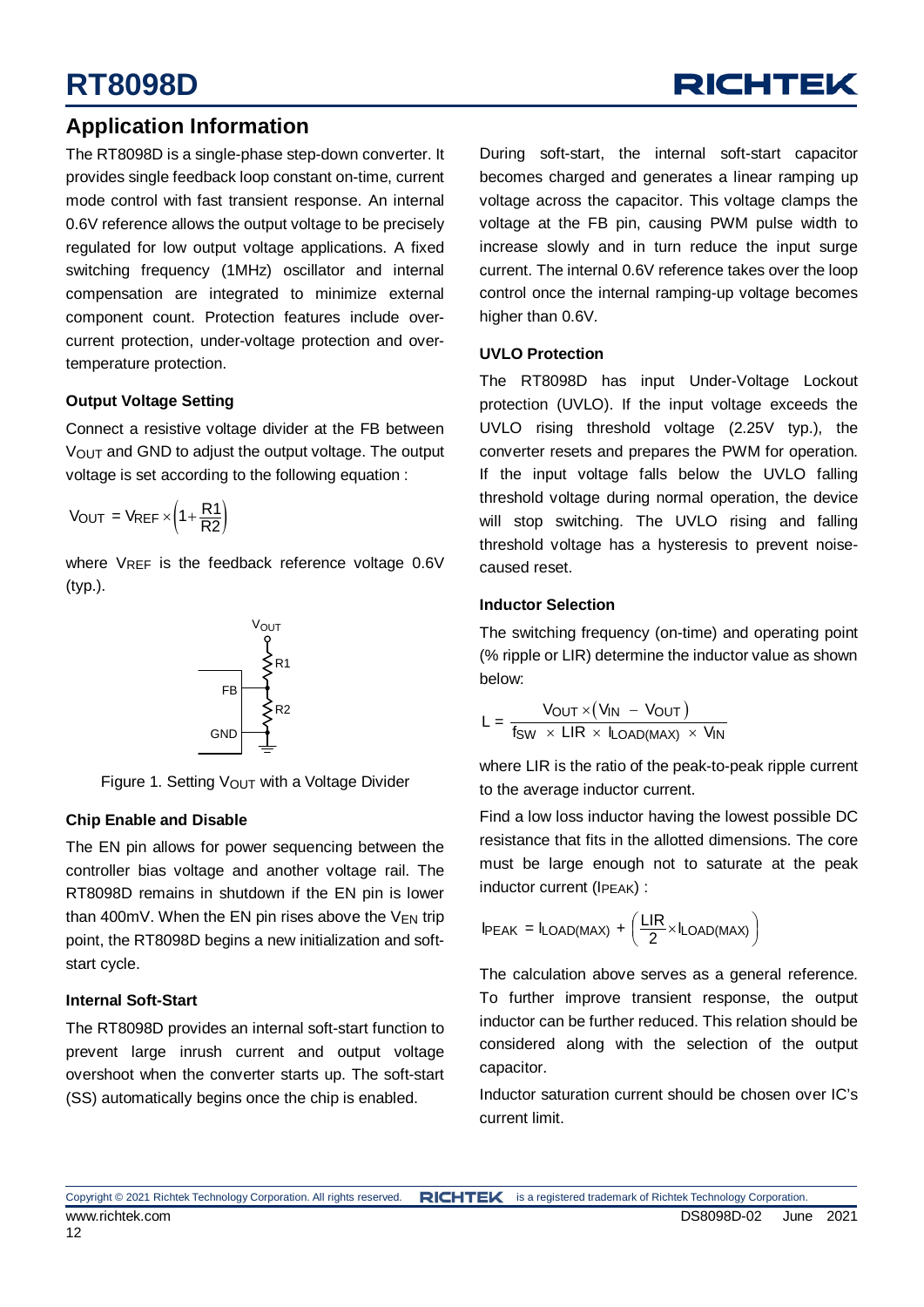#### **Input Capacitor Selection**

High quality ceramic input decoupling capacitor, such as X5R or X7R, with values greater than 22µF are recommended for the input capacitor. The X5R and X7R ceramic capacitors are usually selected for power regulator capacitors because the dielectric material has less capacitance variation and more temperature stability.

Voltage rating and current rating are the key parameters when selecting an input capacitor. Generally, selecting an input capacitor with voltage rating 1.5 times greater than the maximum input voltage is a conservatively safe design.

The input capacitor is used to supply the input RMS current, which can be approximately calculated using the following equation :

$$
I_{IN\_RMS} = I_{LOAD} \times \sqrt{\frac{V_{OUT}}{V_{IN}} \times \left(1 - \frac{V_{OUT}}{V_{IN}}\right)}
$$

The next step is selecting a proper capacitor for RMS current rating. One good design uses more than one capacitor with low equivalent series resistance (ESR) in parallel to form a capacitor bank.

The input capacitance value determines the input ripple voltage of the regulator. The input voltage ripple can be approximately calculated using the following equation :

$$
\Delta V_{IN} = \frac{I_{OUT(MAX)}}{C_{IN} \times f_{SW}} \times \frac{V_{OUT}}{V_{IN}} \times \left(1 - \frac{V_{OUT}}{V_{IN}}\right)
$$

### **Output Capacitor Selection**

The output capacitor and the inductor form a low pass filter in the Buck topology. In steady state condition, the ripple current flowing into/out of the capacitor results in ripple voltage. The output voltage ripple  $(V_{P-P})$  can be calculated by the following equation :

$$
V_{P\_P} = LIR \times I_{LOAD(MAX)} \times \left( ESR + \frac{1}{8 \times C_{OUT} \times f_{SW}} \right)
$$

When load transient occurs, the output capacitor supplies the load current before the controller can respond. Therefore, the ESR will dominate the output voltage sag during load transient. The output voltage undershoot  $(V<sub>SAG</sub>)$  can be calculated by the following equation :

#### $V_{\text{SAG}} = \Delta I_{\text{I}} \Omega_{\text{AD}} \times \text{ESR}$

For a given output voltage sag specification, the ESR value can be determined.

Another parameter that has influence on the output voltage sag is the equivalent series inductance (ESL). The rapid change in load current results in di/dt during transient. Therefore, the ESL contributes to part of the voltage sag. Using a capacitor with low ESL can obtain better transient performance. Generally, using several capacitors connected in parallel can have better transient performance than using a single capacitor for the same total ESR.

#### **Thermal Considerations**

The junction temperature should never exceed the absolute maximum junction temperature TJ(MAX), listed under Absolute Maximum Ratings, to avoid permanent damage to the device. The maximum allowable power dissipation depends on the thermal resistance of the IC package, the PCB layout, the rate of surrounding airflow, and the difference between the junction and ambient temperatures. The maximum power dissipation can be calculated using the following formula :

 $P_{D(MAX)} = (T_{J(MAX)} - T_A) / \theta_{JA}$ 

where  $T_{\text{J}(MAX)}$  is the maximum junction temperature,  $T_A$ is the ambient temperature, and  $\theta_{JA}$  is the junction-toambient thermal resistance.

For continuous operation, the maximum operating junction temperature indicated under Recommended Operating Conditions is 125°C. The junction-to-ambient thermal resistance,  $\theta_{J}A$ , is highly package dependent. For a SOT-23-6 package, the thermal resistance, θJA, is 91.5°C/W on a standard JEDEC 51-7 high effectivethermal-conductivity four-layer test board. The maximum power dissipation at  $T_A = 25^{\circ}C$  can be calculated as below :

P<sub>D(MAX)</sub> = (125°C – 25°C) / (91.5°C/W) = 1.09W for a SOT-23-6 package.

The maximum power dissipation depends on the operating ambient temperature for the fixed TJ(MAX) and the thermal resistance,  $\theta$ JA. The derating curves in Figure 2 allows the designer to see the effect of rising ambient temperature on the maximum power dissipation.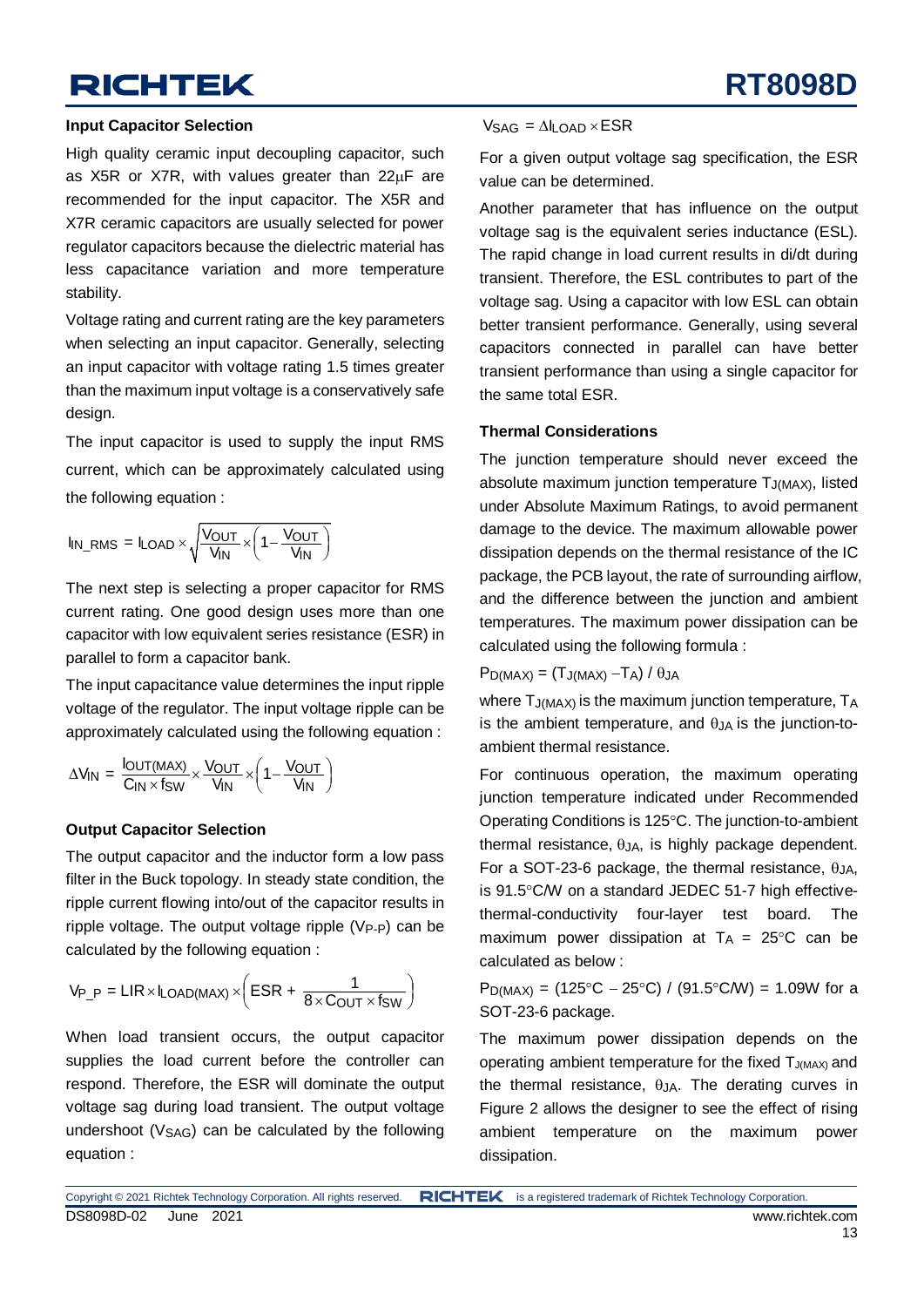



Figure 2. Derating Curve of Maximum Power Dissipation

Copyright © 2021 Richtek Technology Corporation. All rights reserved. RICHTEK is a registered trademark of Richtek Technology Corporation. www.richtek.com DS8098D-02 June 2021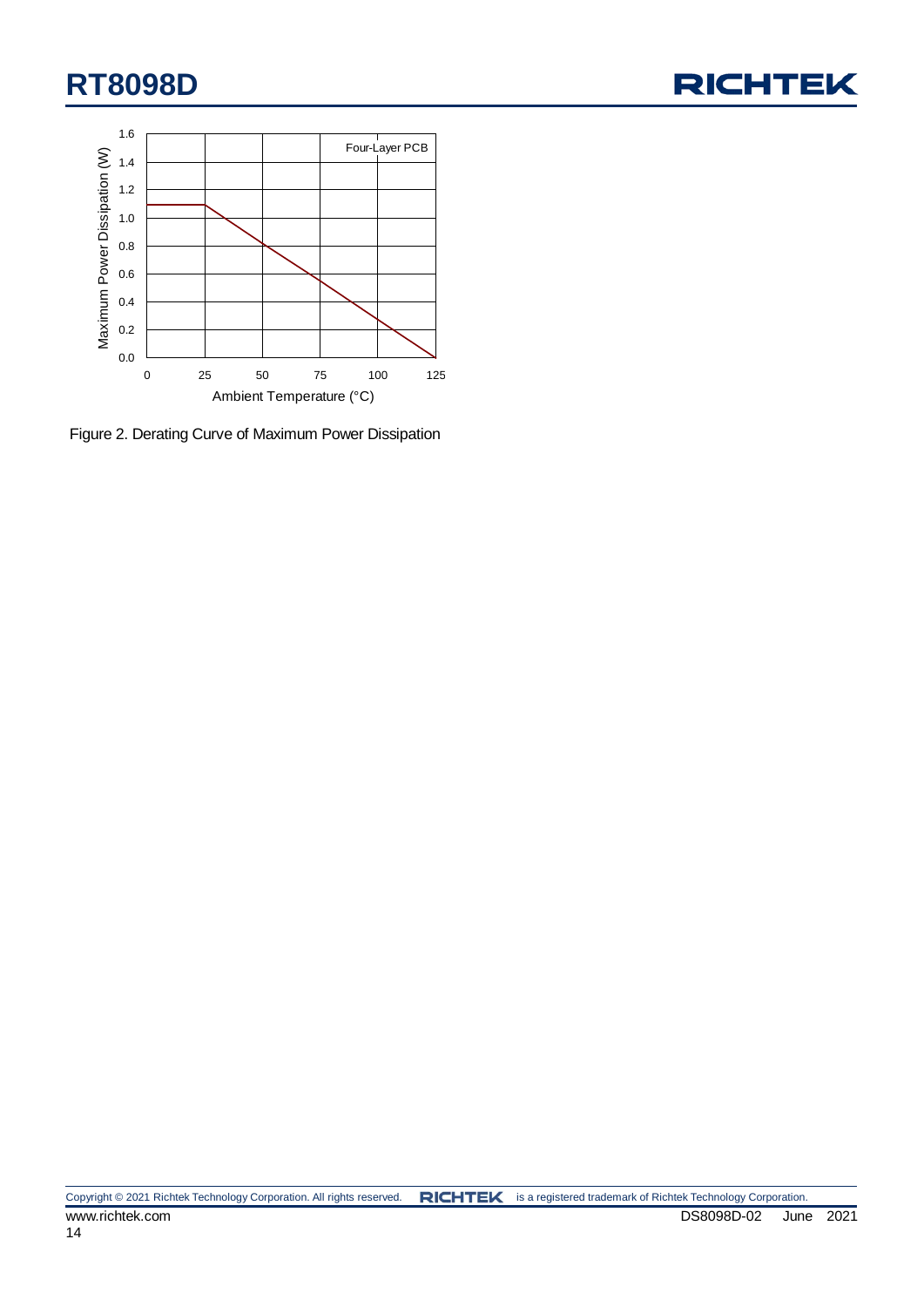

### **Outline Dimension**



|                |       | <b>Dimensions In Millimeters</b> | <b>Dimensions In Inches</b> |            |  |  |
|----------------|-------|----------------------------------|-----------------------------|------------|--|--|
| Symbol         | Min   | <b>Max</b>                       | Min                         | <b>Max</b> |  |  |
| A              | 0.889 | 1.295                            | 0.031                       | 0.051      |  |  |
| A <sub>1</sub> | 0.000 | 0.152                            | 0.000                       | 0.006      |  |  |
| B              | 1.397 | 1.803                            | 0.055                       | 0.071      |  |  |
| b              | 0.250 | 0.560                            | 0.010                       | 0.022      |  |  |
| С              | 2.591 | 2.997                            | 0.102                       | 0.118      |  |  |
| D              | 2.692 | 3.099                            | 0.106                       | 0.122      |  |  |
| e              | 0.838 | 1.041                            | 0.033                       | 0.041      |  |  |
| Н              | 0.080 | 0.254                            | 0.003                       | 0.010      |  |  |
|                | 0.300 | 0.610                            | 0.012                       | 0.024      |  |  |

**SOT-23-6 Surface Mount Package**